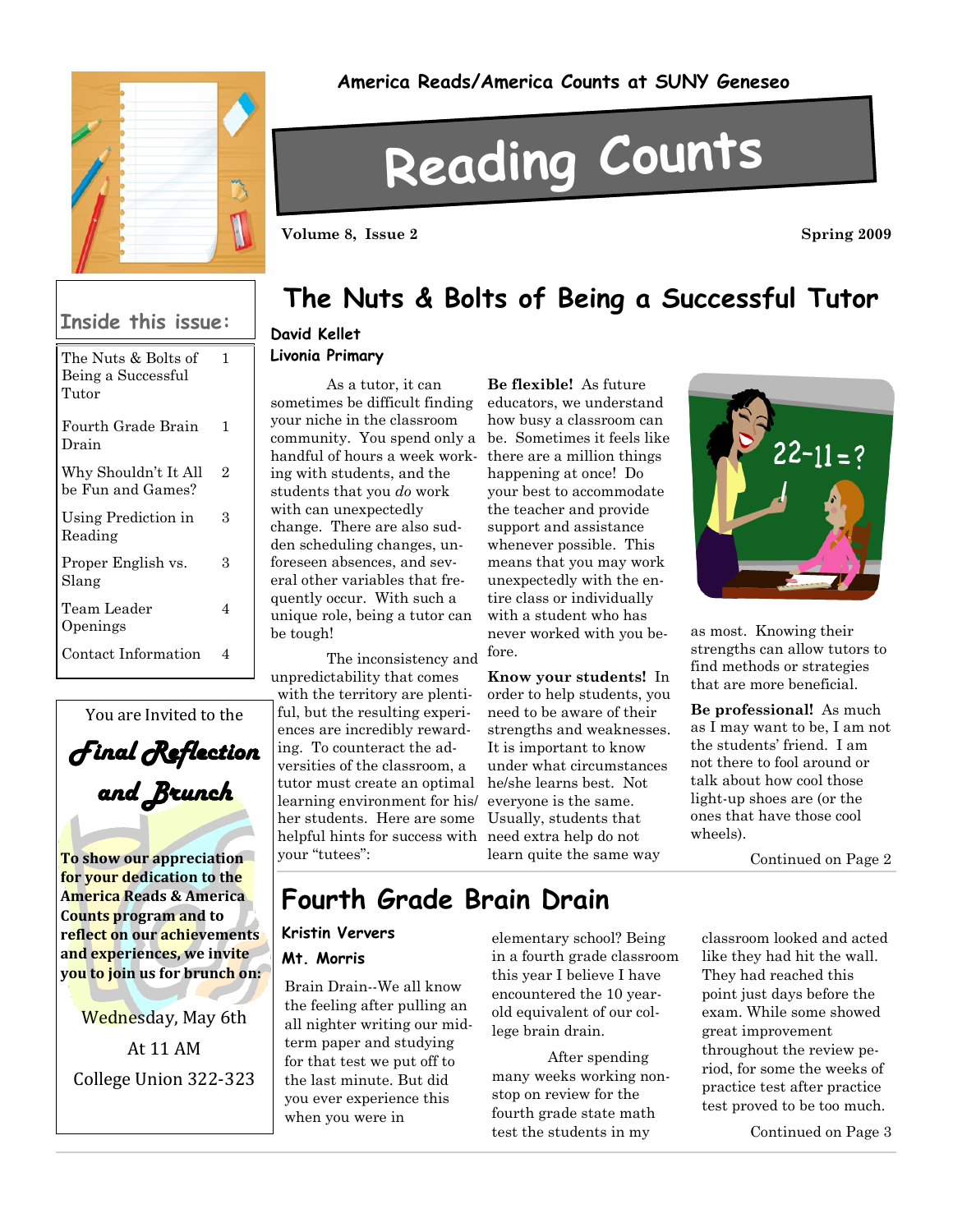Page 2 Reading Counts

# **The Nuts and Bolts of Being a Successful Tutor**

**Continued from Page 1**

It is important to have rules and expectations for the students to follow. Working with a tutor does not translate into playtime for a third grader. But at the same time….

**Have fun and be positive!** Struggling students may feel frustrated all



day. School can be tough, so be sure to provide encouragement and support. It is important that a child *wants* to learn. Using fun activities is a great way for students to improve as readers and mathematicians. ■

If you would like to tutor again next year with the same teacher talk to him/her as soon as possible! You will want to exchange contact information. Also, let Andrea know if you are planning on staying at the same placement next semester.

# **Why Shouldn't It All be Fun and Games? Erica Kresh**

**Livonia Primary**

We have all heard that children can learn through play. In fact, children can learn skills even more effectively when it is through hands-on games and activities that they truly enjoy. School doesn't have to be all textbooks and worksheets, which we all know can bore students very easily. Through my experiences in the kindergarten setting I am currently tutoring in, I have seen the students obtain math skills through various games and fun activities. The students not only learn the skills but they have fun doing it! Below are some of the games and activities that have been implemented in the classroom I am working in and are just some suggestions for you future teachers out there! While they were used in a kindergarten setting, almost all of them can be used at various grade levels or they can even be modified to make them appropriate for a specific grade level. Now, if we can only get college professors to make all of our

" Children can learn skills even more effectively when it is through hands-on games and activities that they truly enjoy."

work fun and games!

Some fun activities for you to try in your future classroom:

**\*Number Twister** – Materials: Index cards with numbers 1-20 printed on them (one number per card) and a spinner with numbers 1-20 printed on it. The spinner also has each corner of the spinner dedicated to the right hand, left hand, right foot, or left foot. The cards get placed on the floor and one person is in charge of the spinner. The person spinning the spinner will say for example, "right hand on 13."

The students then have to put their right hand on 13. This activity is great for number recognition, especially with numbers in the teens which younger students tend to have difficulty with. You can break the students up into groups or set it up however you would like.

**\*Barrel Ball Mathematics** – Materials: A small garbage pail size container, 10 soft balls (baseball size), and worksheets. The students (one at a time) throw ten balls into the container. After each student throws, all the students together count how many balls made it into the container and how many didn't. The students then write on their worksheets the number of balls in the container, the number out, and the total. Each total will be ten and this is a great way for students to see various methods for reaching the sum of ten. It also helps students with number writing and the

Continued on Page 4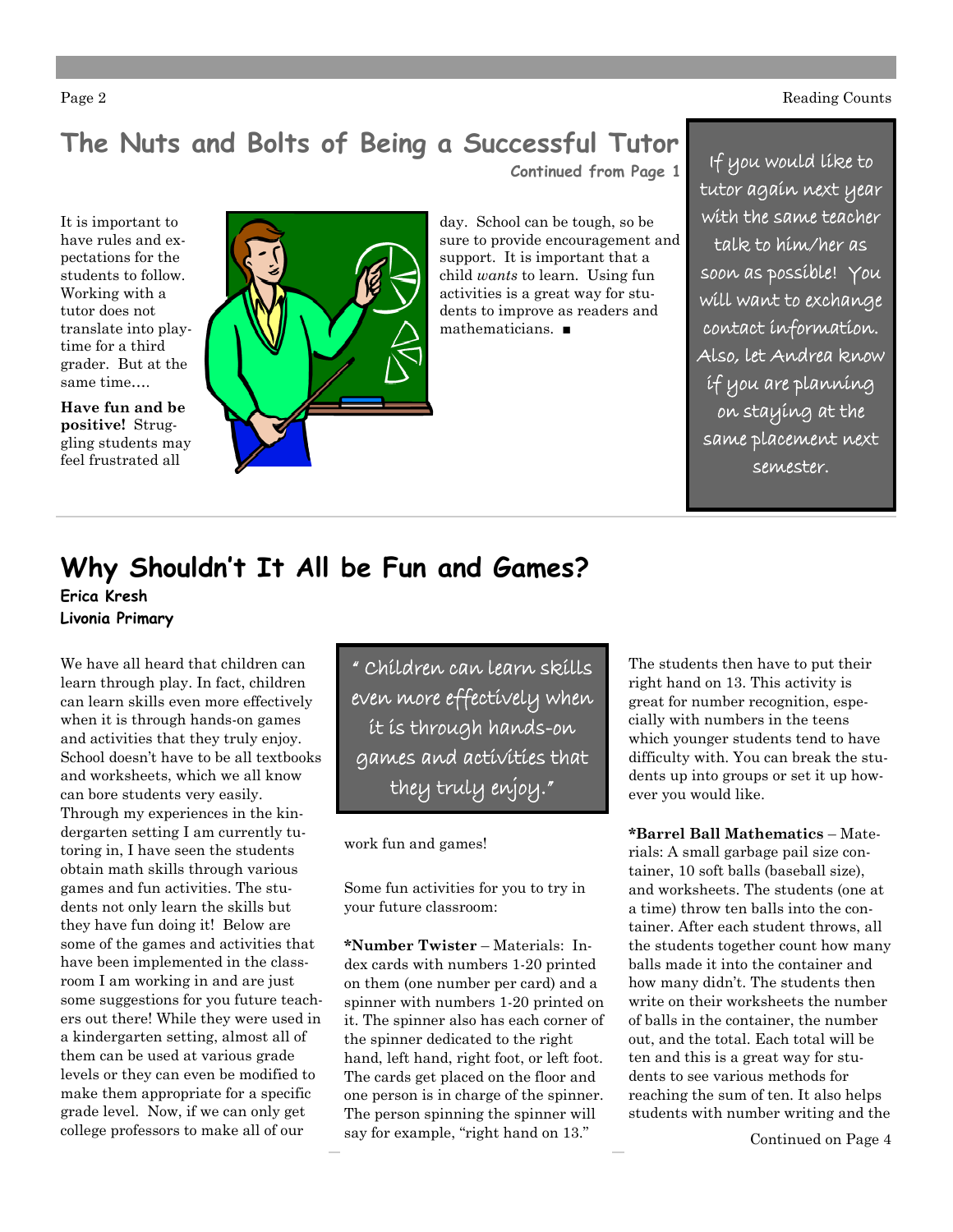#### **Fourth Grade Brain Drain**

They started to be irritable, tired, and in the long run. The grades lackadaisical.

In the students defense their workload had been pretty intense for fourth grade and I come into the classroom in the afternoon after most of their lessons have been taught for the day. Also, I know after I have two or three hectic weeks I am not the world's cheeriest person so I felt these students' pain.

I am thrilled to report that the review, no matter how cumbersome it was for the students, paid off in the classroom were higher than expected and all students showed some growth.

It was through watching these students go through their review weeks that allowed me to realize that at the end of the day we aren't so different after all. We are both still students and feel the pressures of the tests and never



**Continued from Page 1**

ending homework assignments. So next year when your students seem a bit restless and complain of exhaustion, just remember how you feel after an allnighter or two and find some sympathy or at least some common ground. ■

### **Using Prediction in Reading**

**Evelyn Hambrecht Mt. Morris**

**Prediction** is a very useful reading skill. This activity can be used with any book. It can be organized a number of different ways: Most teachers read a book to the class, and this is an ideal opportunity for the children to predict. When you reach the end of a chapter (or an exciting part in the story), stop reading and discuss what might come next. Ask the children to justify their ideas. The children could write down their ideas, so that they can refer back to them later, if you wish. Continue

reading, and discuss the children's predictions. Were they correct? Working in small groups, ask the children to read a story together. At the end of each chapter, they should discuss the story so far, and predict what they think will happen next. They should then read the next chapter, and look back at their predictions. Were they correct? Before reading on, they should refine their predictions in light of what they have just read. Do they still think the same thing is going to happen? This process should be repeated at the end of each chapter,

until the children reach the end of the book, when they can discuss the story itself, and their predicting skills. The above activity can also be carried out individually, with each child making short notes about what they think will happen next, and then reading on. ■



### **Proper English vs. Slang**

**Tracy Wangelin**

A prevalent problem in today's classrooms is the increasing usage of "slang" by students as the main form of communication with both their peers and their teachers. This is a cultural issue and is not only seen in the schools but in most of the American population. Language has evolved over time with the changing of society. This modified version of

**Mt. Morris** proper English is NOT wrong, however; students need to be taught that there is a time and a place for "street talk" and the same for proper English.

> I teach in the Rochester City School District, and to convey this concept I introduced the terms: "Cafeteria Talk" and "Classroom Talk." I was able to influence them to come to the realization themselves that it is important to use proper English during some situations, and recognizing what these situations are.

\*For the point of the activity, I had them help me define "Classroom Talk" as:

 The way we should speak when we are talking to our teachers in the classroom.

"This is a cultural issue and is not only seen in the schools but in most of the American population."

Continued on Page 4